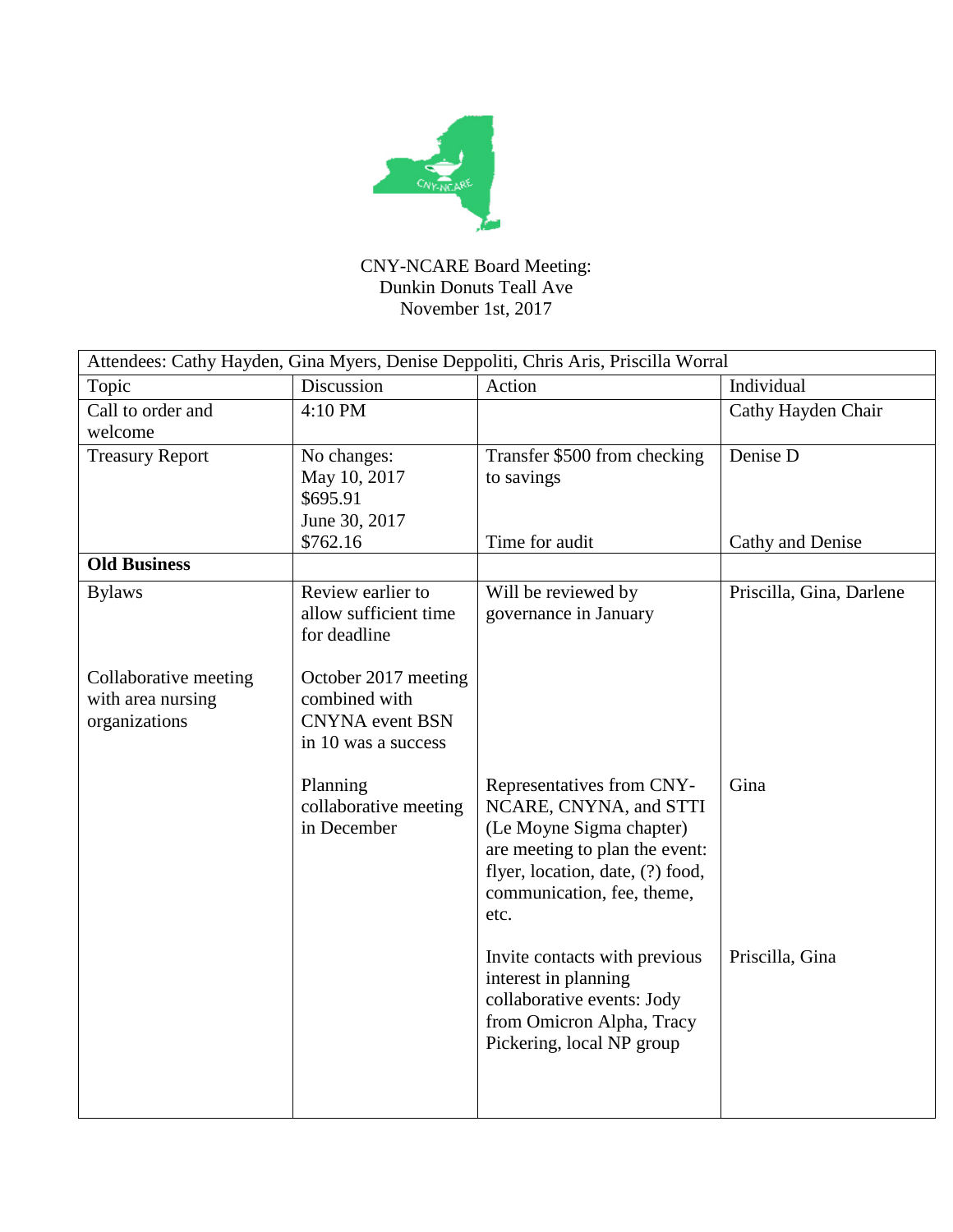|                                                           | <b>AACN</b> is another<br>organization that may<br>be interested in<br>collaborating                                          | Follow up with AACN                                                                                                                                                                                 | Cathy                  |
|-----------------------------------------------------------|-------------------------------------------------------------------------------------------------------------------------------|-----------------------------------------------------------------------------------------------------------------------------------------------------------------------------------------------------|------------------------|
|                                                           | Organizations can<br>share information by<br>an email tree and<br>forward to members                                          | Identify group representatives<br>for email tree                                                                                                                                                    | Chris                  |
| Website                                                   | Password protected<br>membership directory<br>Post upcoming<br>events, by-laws and<br>minutes                                 | Group decided on Florence as<br>a password; confirm with<br>CNR, send to members to<br>access directory                                                                                             | Gina, Chris            |
| Membership form                                           | To be continued                                                                                                               |                                                                                                                                                                                                     |                        |
| Finnan Chair Award                                        | Announced on<br>leadership call, and in<br>letter sent by Deb<br>Elliot: Title has been<br>changed to "Finnan<br>Lectureship" | Spring date was suggested<br>and agreed to by speaker<br>(Jennifer Yingling)<br><b>Topic: Breast Cancer</b><br>Uncertainty<br><b>Location: Utica College</b><br>*Needs to professionally<br>videoed | Priscilla, Gina, Cathy |
|                                                           |                                                                                                                               | Format: lecture and<br>workshops were suggested to<br>increase interest and<br>participation                                                                                                        |                        |
| <b>NCSBN Grant: National</b><br>council of State Board of | <b>CNY-NCARE</b> has<br>interest in                                                                                           | Planning call to include<br><b>CNY-NCARE</b> board<br>members; TBD                                                                                                                                  | Priscilla, Gina, Cathy |
| <b>Nursing</b>                                            | participating if topic<br>is a good fit                                                                                       | Tabled until after next<br><b>Leadership Meeting</b><br>November 10, 2017                                                                                                                           |                        |